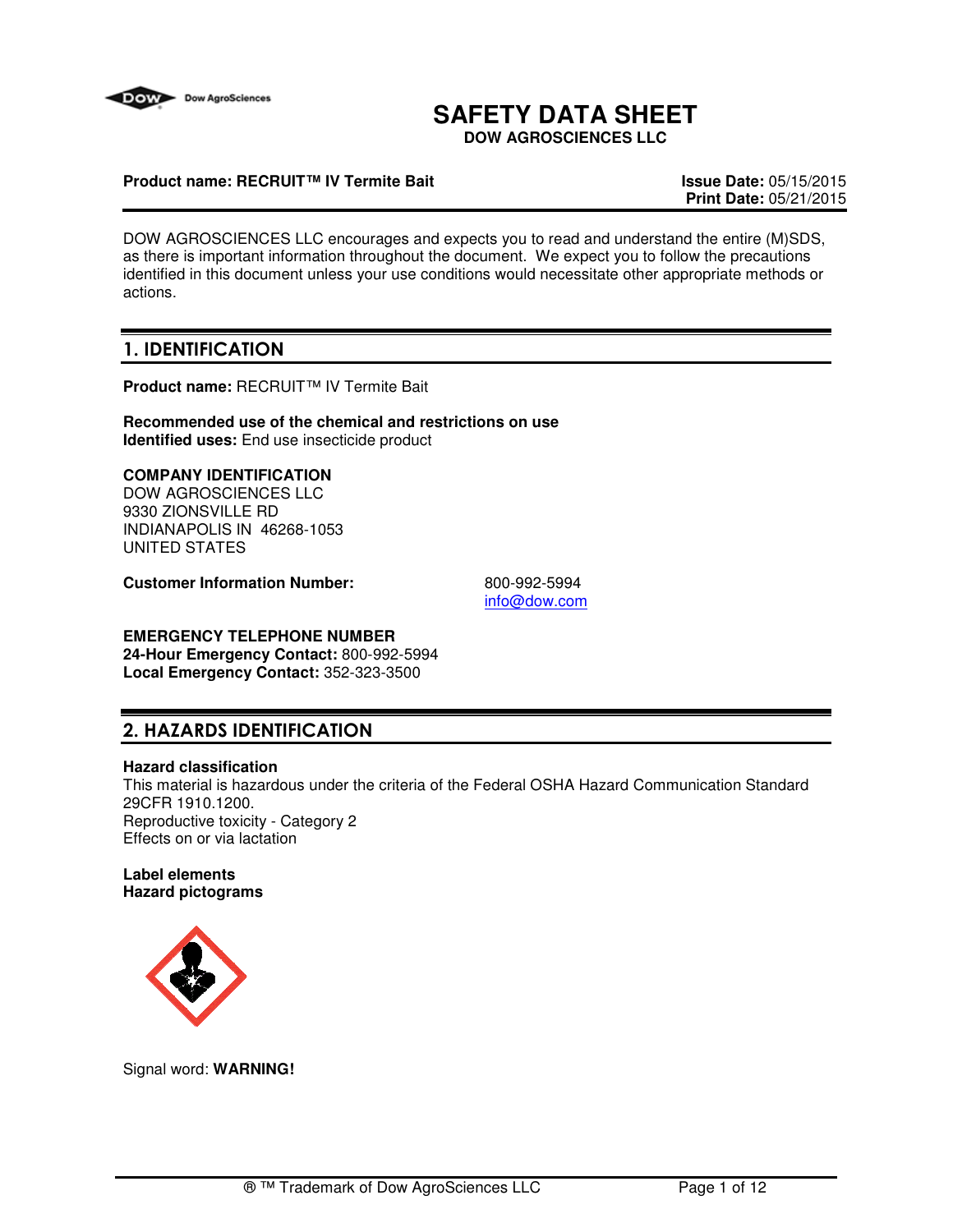#### **Hazards**

Suspected of damaging fertility or the unborn child. May cause harm to breast-fed children.

## **Precautionary statements**

# **Prevention**

Obtain special instructions before use. Do not handle until all safety precautions have been read and understood. Do not breathe dust or mist. Avoid contact during pregnancy/ while nursing. Wash skin thoroughly after handling. Do not eat, drink or smoke when using this product. Use personal protective equipment as required.

#### **Response**

IF exposed or concerned: Get medical advice/ attention.

#### **Storage**

Store locked up.

#### **Disposal**

Dispose of contents/ container to an approved waste disposal plant.

#### **Other hazards**

no data available

# 3. COMPOSITION/INFORMATION ON INGREDIENTS

#### **Chemical nature:** Mixture

This product is a mixture.

| Component      | <b>CASRN</b>  | Concentration |
|----------------|---------------|---------------|
|                |               |               |
| Noviflumuron   | 121451-02-3   | 0.5%          |
| Cellulose      | 9004-34-6     | 99.0%         |
| <b>Balance</b> | Not available | 0.5%          |

# 4. FIRST AID MEASURES

#### **Description of first aid measures**

**General advice:** If potential for exposure exists refer to Section 8 for specific personal protective equipment.

**Inhalation:** No emergency medical treatment necessary.

**Skin contact:** Take off contaminated clothing. Rinse skin immediately with plenty of water for 15-20 minutes. Call a poison control center or doctor for treatment advice.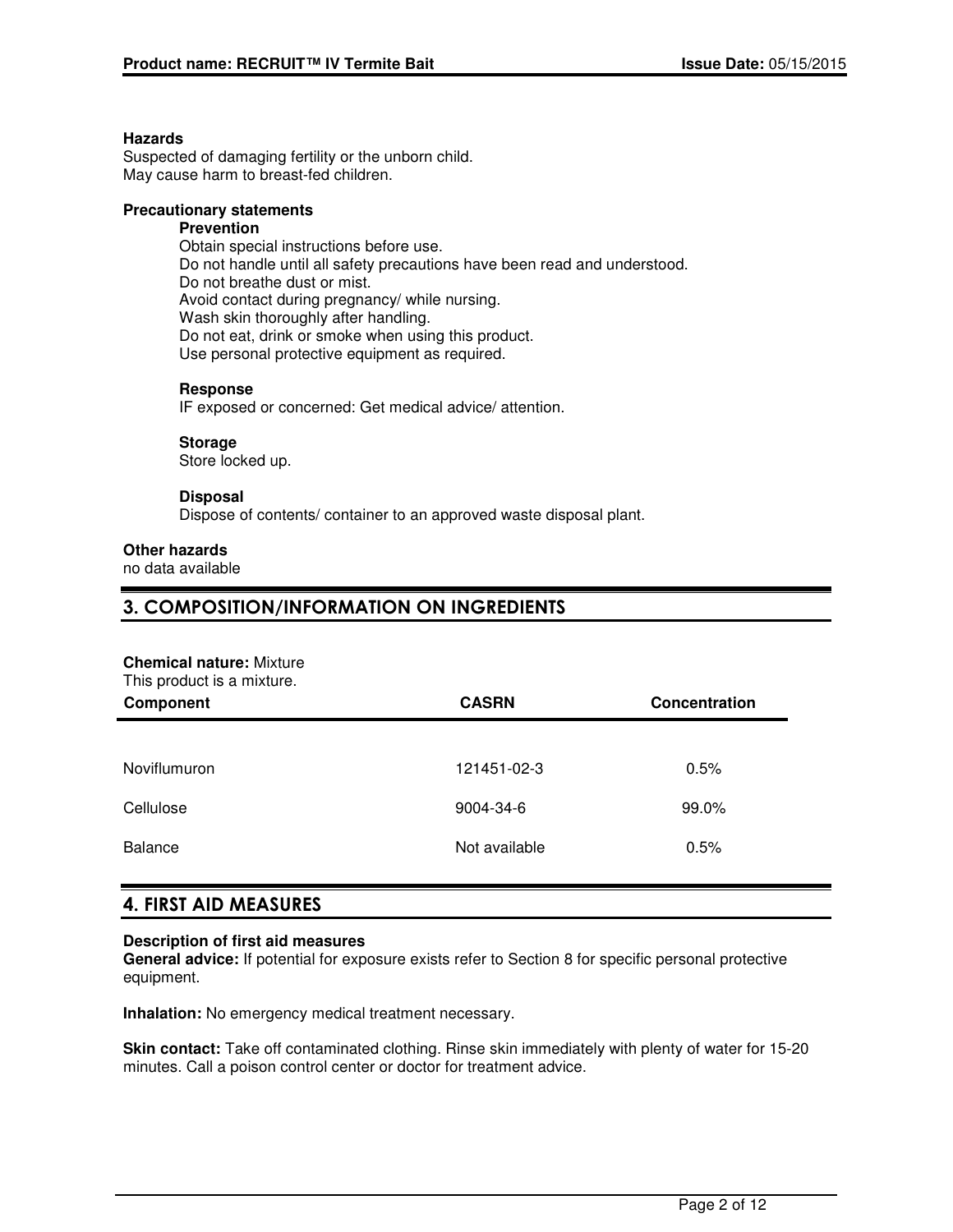**Eye contact:** Flush eyes with plenty of water; remove contact lenses after the first 1-2 minutes then continue flushing for several minutes. Only mechanical effects expected. If effects occur, consult a physician, preferably an ophthalmologist.

**Ingestion:** No emergency medical treatment necessary.

**Most important symptoms and effects, both acute and delayed:** Aside from the information found under Description of first aid measures (above) and Indication of immediate medical attention and special treatment needed (below), any additional important symptoms and effects are described in Section 11: Toxicology Information.

#### **Indication of any immediate medical attention and special treatment needed**

**Notes to physician:** No specific antidote. Treatment of exposure should be directed at the control of symptoms and the clinical condition of the patient. Have the Safety Data Sheet, and if available, the product container or label with you when calling a poison control center or doctor, or going for treatment.

# 5. FIREFIGHTING MEASURES

**Suitable extinguishing media:** Water. Dry chemical fire extinguishers. Carbon dioxide fire extinguishers.

**Unsuitable extinguishing media:** no data available

#### **Special hazards arising from the substance or mixture**

**Hazardous combustion products:** During a fire, smoke may contain the original material in addition to combustion products of varying composition which may be toxic and/or irritating. Combustion products may include and are not limited to: Nitrogen oxides. Carbon monoxide. Carbon dioxide.

**Unusual Fire and Explosion Hazards:** None known.

#### **Advice for firefighters**

**Fire Fighting Procedures:** Keep people away. Isolate fire and deny unnecessary entry. Soak thoroughly with water to cool and prevent re-ignition. Cool surroundings with water to localize fire zone. Contain fire water run-off if possible. Fire water run-off, if not contained, may cause environmental damage. Review the "Accidental Release Measures" and the "Ecological Information" sections of this (M)SDS.

**Special protective equipment for firefighters:** Wear positive-pressure self-contained breathing apparatus (SCBA) and protective fire fighting clothing (includes fire fighting helmet, coat, trousers, boots, and gloves). If protective equipment is not available or not used, fight fire from a protected location or safe distance.

# 6. ACCIDENTAL RELEASE MEASURES

**Personal precautions, protective equipment and emergency procedures:** Use appropriate safety equipment. For additional information, refer to Section 8, Exposure Controls and Personal Protection.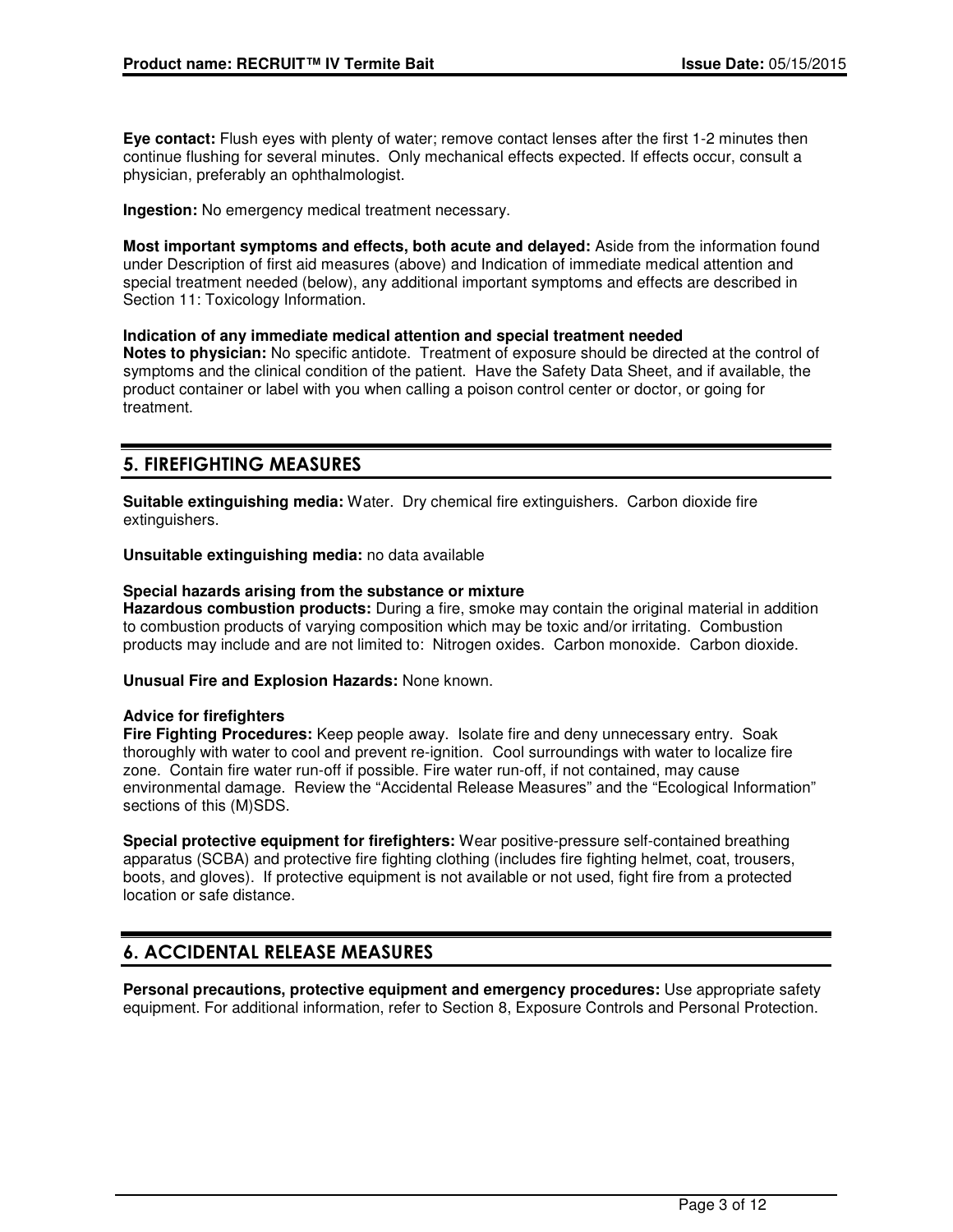**Environmental precautions:** Prevent from entering into soil, ditches, sewers, waterways and/or groundwater. See Section 12, Ecological Information. Spills or discharge to natural waterways is likely to kill aquatic organisms.

**Methods and materials for containment and cleaning up:** Contain spilled material if possible. Small spills: Sweep up. Collect in suitable and properly labeled containers. Large spills: Contact Dow AgroSciences for clean-up assistance. See Section 13, Disposal Considerations, for additional information.

# 7. HANDLING AND STORAGE

**Precautions for safe handling:** Keep out of reach of children. Do not swallow. Avoid contact with eyes, skin, and clothing. Avoid breathing dust or mist. Wash thoroughly after handling. Use with adequate ventilation. See Section 8, EXPOSURE CONTROLS AND PERSONAL PROTECTION.

**Conditions for safe storage:** Store in a dry place. Store in original container. Do not store near food, foodstuffs, drugs or potable water supplies.

# 8. EXPOSURE CONTROLS/PERSONAL PROTECTION

## **Control parameters**

Exposure limits are listed below, if they exist.

| Component    | Regulation   | <b>Type of listing</b>     | <b>Value/Notation</b> |
|--------------|--------------|----------------------------|-----------------------|
| Noviflumuron | Dow IHG      | TWA                        | $0.1 \text{ mg/m}$ 3  |
| Cellulose    | <b>ACGIH</b> | TWA                        | 10 $mg/m3$            |
|              | OSHA Z-1     | TWA total dust             | 15 mg/m $3$           |
|              | OSHA Z-1     | TWA respirable<br>fraction | $5 \text{ mg/m}$      |

RECOMMENDATIONS IN THIS SECTION ARE FOR MANUFACTURING, COMMERCIAL BLENDING AND PACKAGING WORKERS. APPLICATORS AND HANDLERS SHOULD SEE THE PRODUCT LABEL FOR PROPER PERSONAL PROTECTIVE EQUIPMENT AND CLOTHING.

# **Exposure controls**

**Engineering controls:** Use local exhaust ventilation, or other engineering controls to maintain airborne levels below exposure limit requirements or guidelines. If there are no applicable exposure limit requirements or guidelines, general ventilation should be sufficient for most operations.

#### **Individual protection measures**

**Eye/face protection:** Use safety glasses (with side shields). If there is a potential for exposure to particles which could cause eye discomfort, wear chemical goggles. **Skin protection**

**Hand protection:** Use gloves chemically resistant to this material when prolonged or frequently repeated contact could occur. Examples of preferred glove barrier materials include: Polyvinyl chloride ("PVC" or "vinyl"). Neoprene. Nitrile/butadiene rubber ("nitrile" or "NBR"). NOTICE: The selection of a specific glove for a particular application and duration of use in a workplace should also take into account all relevant workplace factors such as, but not limited to: Other chemicals which may be handled, physical requirements (cut/puncture protection, dexterity, thermal protection), potential body reactions to glove materials, as well as the instructions/specifications provided by the glove supplier.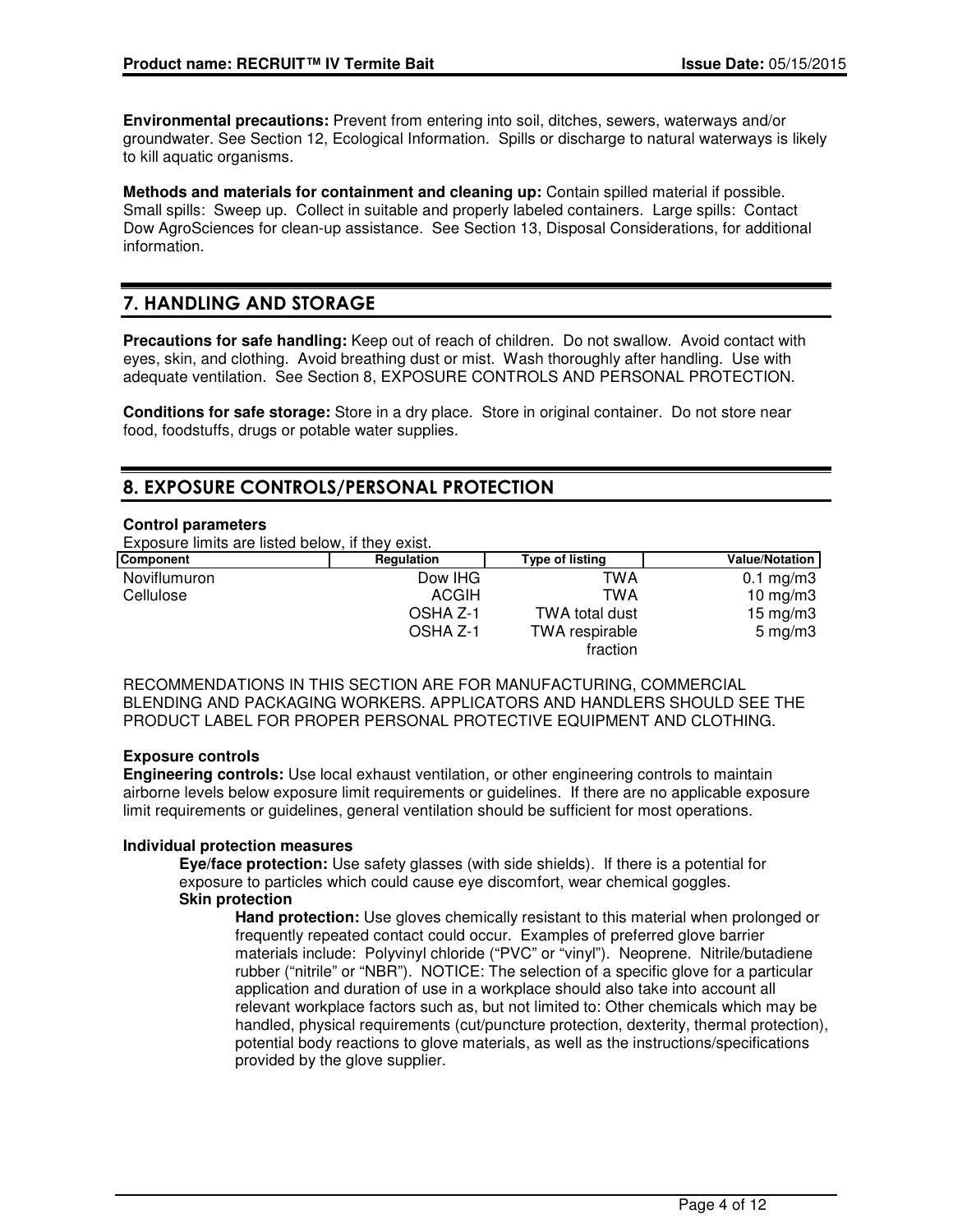**Other protection:** Wear clean, body-covering clothing.

**Respiratory protection:** Respiratory protection should be worn when there is a potential to exceed the exposure limit requirements or guidelines. If there are no applicable exposure limit requirements or guidelines, wear respiratory protection when adverse effects, such as respiratory irritation or discomfort have been experienced, or where indicated by your risk assessment process. For most conditions no respiratory protection should be needed; however, if discomfort is experienced, use an approved air-purifying respirator. The following should be effective types of air-purifying respirators: Particulate filter.

# 9. PHYSICAL AND CHEMICAL PROPERTIES

| Appearance                                        |                           |
|---------------------------------------------------|---------------------------|
| <b>Physical state</b>                             | Granules.                 |
| Color                                             | White                     |
| Odor                                              | Odorless                  |
| <b>Odor Threshold</b>                             | no data available         |
| рH                                                | Not applicable            |
| <b>Melting point/range</b>                        | No test data available    |
| <b>Freezing point</b>                             | Not applicable            |
| Boiling point (760 mmHg)                          | Not applicable            |
| <b>Flash point</b>                                | closed cup Not applicable |
| <b>Evaporation Rate (Butyl Acetate</b><br>$= 1$   | no data available         |
| <b>Flammability (solid, gas)</b>                  | no data available         |
| <b>Lower explosion limit</b>                      | Not applicable            |
| <b>Upper explosion limit</b>                      | Not applicable            |
| <b>Vapor Pressure</b>                             | Not applicable            |
| Relative Vapor Density (air $= 1$ )               | Not applicable            |
| Relative Density (water $= 1$ )                   | No test data available    |
| <b>Water solubility</b>                           | No test data available    |
| <b>Partition coefficient: n-</b><br>octanol/water | no data available         |
| <b>Auto-ignition temperature</b>                  | Not applicable            |
| <b>Decomposition temperature</b>                  | No test data available    |
| <b>Kinematic Viscosity</b>                        | no data available         |
| <b>Explosive properties</b>                       | no data available         |
| <b>Oxidizing properties</b>                       | no data available         |
| Molecular weight                                  | no data available         |

NOTE: The physical data presented above are typical values and should not be construed as a specification.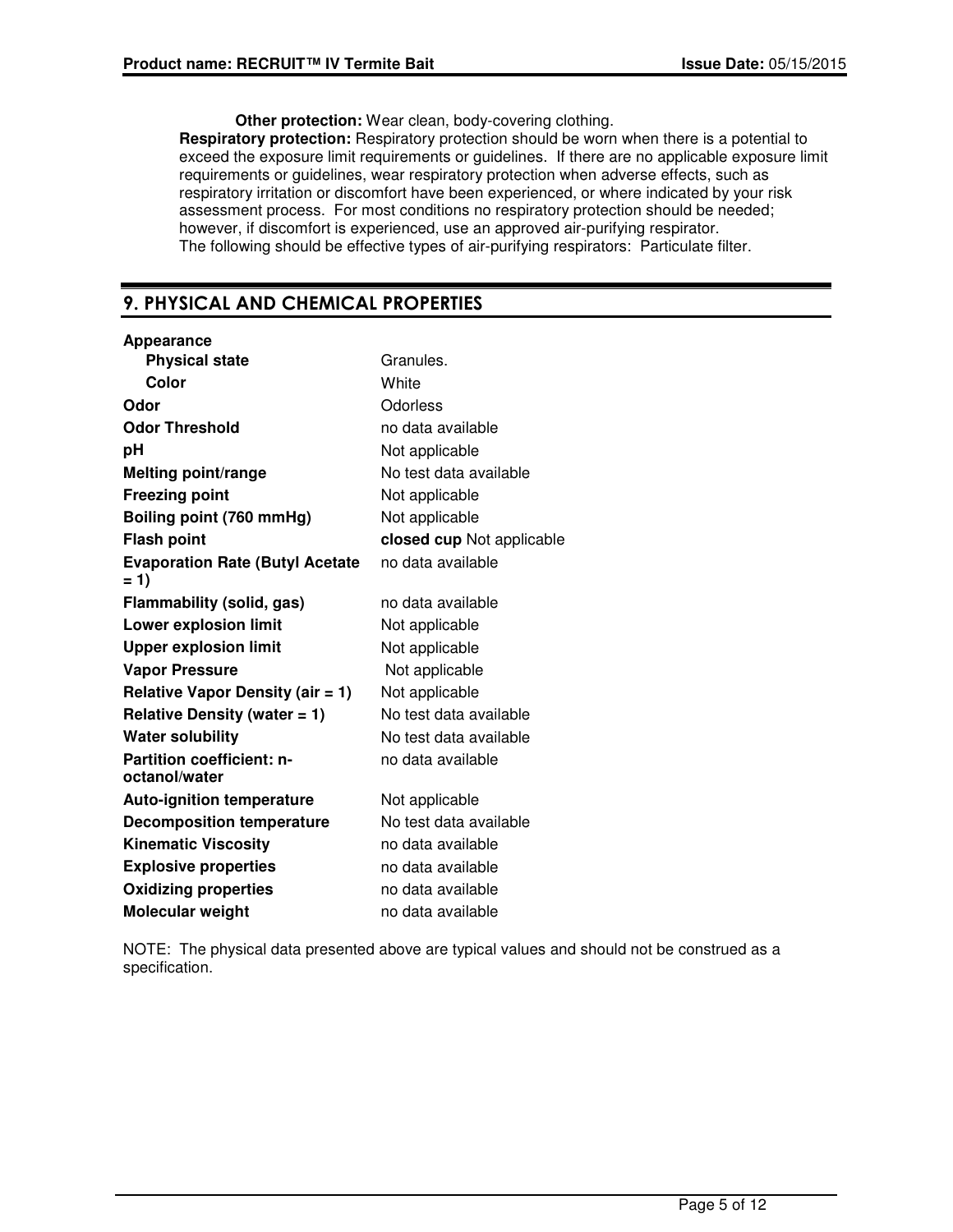# 10. STABILITY AND REACTIVITY

**Reactivity:** no data available

**Chemical stability:** Stable at ambient temperatures.

**Possibility of hazardous reactions:** Polymerization will not occur.

**Conditions to avoid:** Active ingredient decomposes at elevated temperatures.

**Incompatible materials:** Avoid contact with: Strong bases. Strong oxidizers.

**Hazardous decomposition products:** Decomposition products depend upon temperature, air supply and the presence of other materials. Decomposition products can include and are not limited to: Carbon monoxide. Carbon dioxide. Hydrogen halides. Nitrogen oxides.

# 11. TOXICOLOGICAL INFORMATION

Toxicological information appears in this section when such data is available.

#### **Acute toxicity**

#### **Acute oral toxicity**

Very low toxicity if swallowed. Harmful effects not anticipated from swallowing small amounts.

As product: Single dose oral LD50 has not been determined. LD50, Rat,  $> 3,160$  mg/kg Estimated.

#### **Acute dermal toxicity**

Prolonged skin contact is unlikely to result in absorption of harmful amounts.

The dermal LD50 has not been determined. For the active ingredient(s): LD50, Rabbit, > 5,000 mg/kg Estimated.

#### **Acute inhalation toxicity**

As product: The LC50 has not been determined.

#### **Skin corrosion/irritation**

Brief contact is essentially nonirritating to skin.

#### **Serious eye damage/eye irritation**

Solid or dust may cause irritation or corneal injury due to mechanical action.

#### **Sensitization**

For the active ingredient(s): Did not cause allergic skin reactions when tested in guinea pigs. For the major component(s): No relevant data found.

For respiratory sensitization: No relevant data found.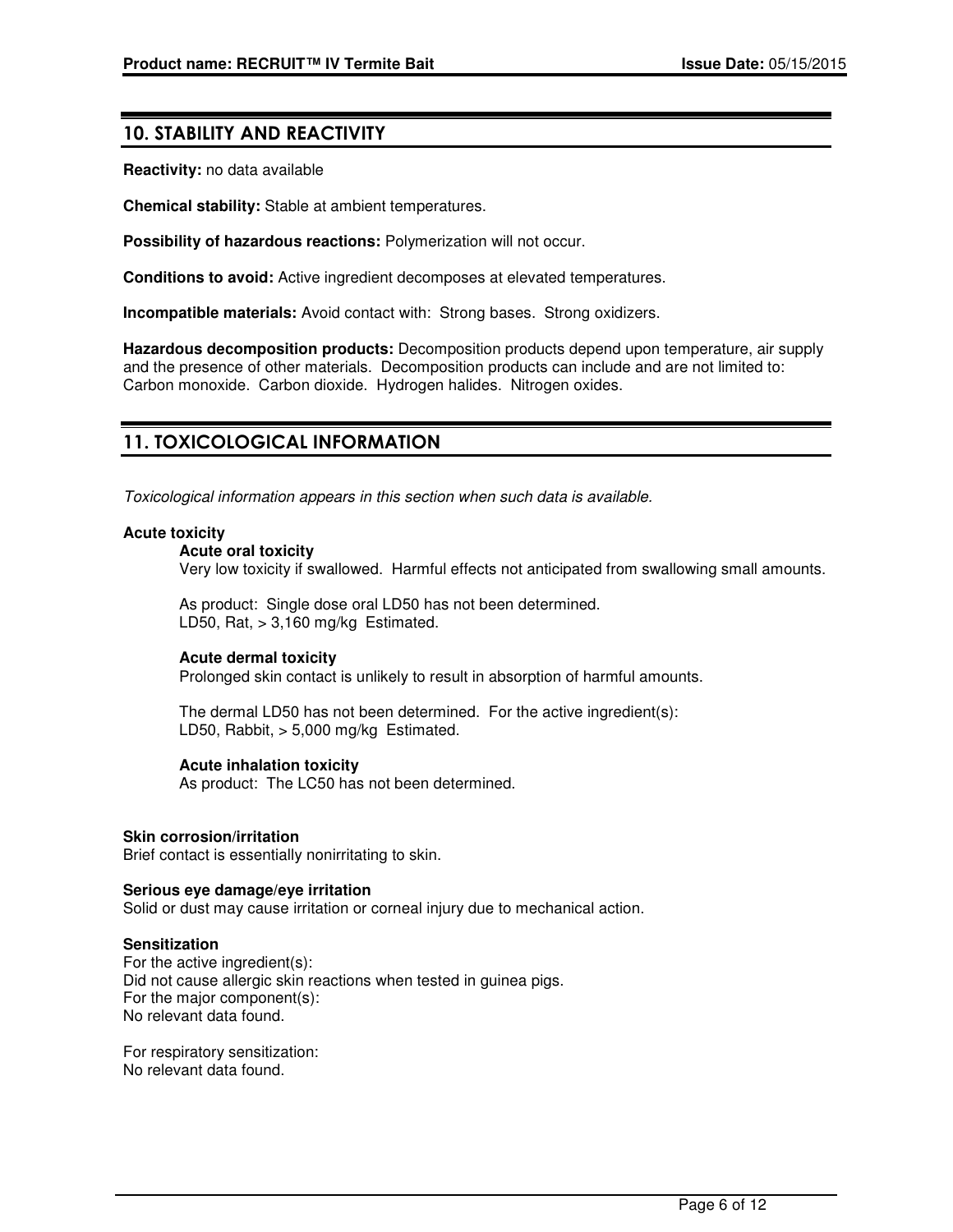# **Specific Target Organ Systemic Toxicity (Single Exposure)**

Available data are inadequate to determine single exposure specific target organ toxicity.

# **Specific Target Organ Systemic Toxicity (Repeated Exposure)**

For the active ingredient(s): For the major component(s): Based on available data, repeated exposures are not anticipated to cause significant adverse effects.

# **Carcinogenicity**

For the active ingredient(s): Has caused cancer in laboratory animals. Dose levels producing these effects were many times higher than any dose levels expected from exposure due to use.

For the major component(s): Did not cause cancer in laboratory animals.

## **Teratogenicity**

For the active ingredient(s): For the major component(s): Did not cause birth defects or any other fetal effects in laboratory animals.

#### **Reproductive toxicity**

In animal studies, cellulose has been shown to interfere with fertility and reproduction as a result of nutritional deficiencies associated with extremely high dietary concentrations of cellulose. For the active ingredient(s): In animal studies, has been shown to interfere with reproduction. In animal studies, has been shown to interfere with fertility.

## **Mutagenicity**

Similar cellulosics were negative in both in vitro and animal genetic toxicity studies. For the active ingredient(s): In vitro genetic toxicity studies were negative. Animal genetic toxicity studies were negative.

#### **Aspiration Hazard**

Based on physical properties, not likely to be an aspiration hazard.

# **COMPONENTS INFLUENCING TOXICOLOGY:**

#### **Noviflumuron**

#### **Acute inhalation toxicity**

No adverse effects are anticipated from single exposure to dust. Based on the available data, respiratory irritation was not observed.

LC50, Rat, male and female, 4 Hour, dust/mist, > 5.24 mg/l No deaths occurred at this concentration.

#### **Cellulose**

#### **Acute inhalation toxicity**

No adverse effects are anticipated from single exposure to dust.

The LC50 has not been determined.

#### **Balance**

#### **Acute inhalation toxicity**

The LC50 has not been determined.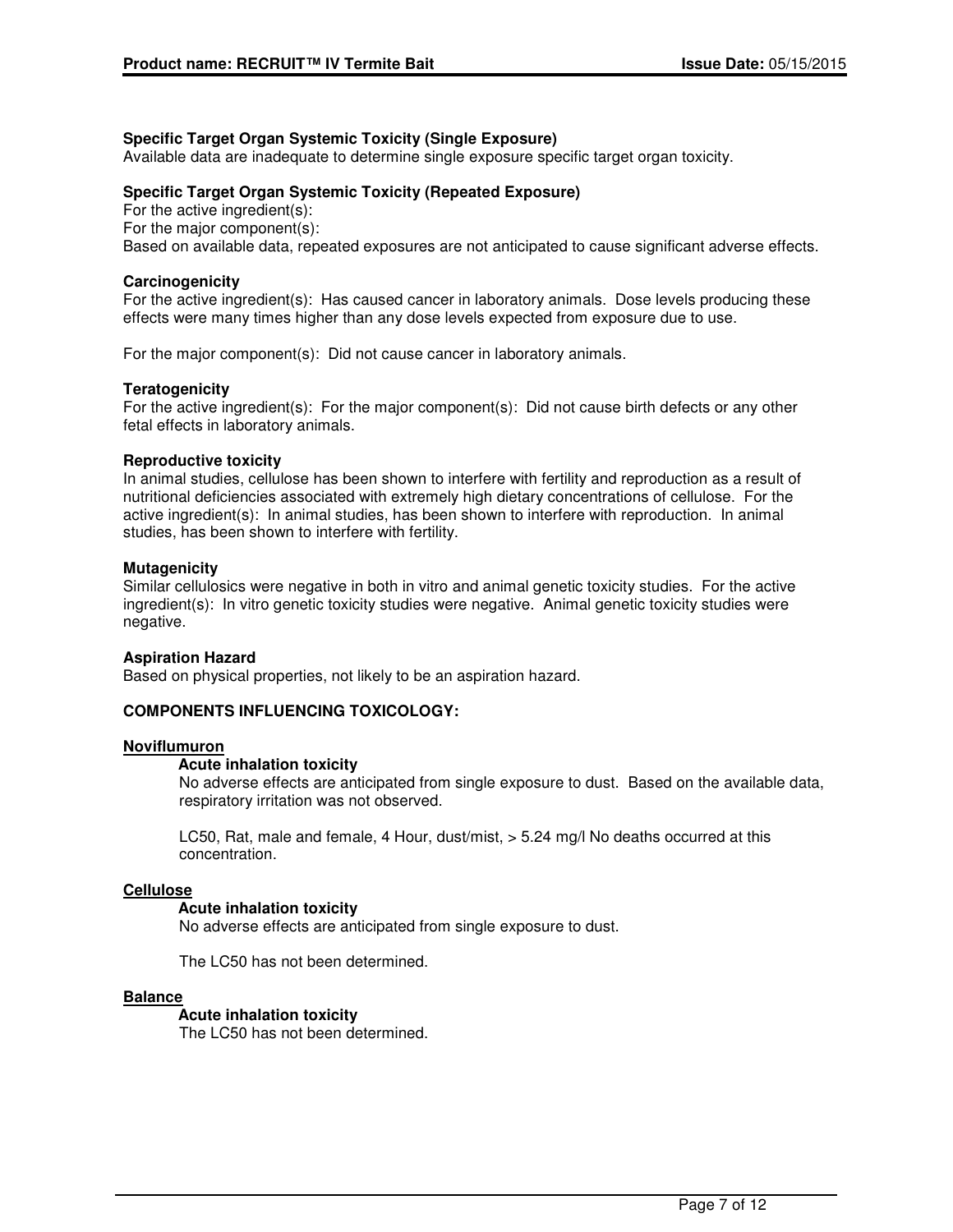# 12. ECOLOGICAL INFORMATION

Ecotoxicological information appears in this section when such data is available.

#### **Toxicity**

#### **Noviflumuron**

#### **Acute toxicity to fish**

Material is very highly toxic to aquatic organisms on an acute basis (LC50/EC50 <0.1 mg/L in the most sensitive species).

LC50, Lepomis macrochirus (Bluegill sunfish), semi-static test, 96 Hour, > 2.0 mg/l, OECD Test Guideline 203 or Equivalent

LC50, Oncorhynchus mykiss (rainbow trout), semi-static test, 96 Hour, > 2.00 mg/l, OECD Test Guideline 203 or Equivalent

#### **Acute toxicity to aquatic invertebrates**

EC50, Daphnia magna (Water flea), flow-through test, 48 Hour, 0.0003 mg/l, OECD Test Guideline 202 or Equivalent

## **Acute toxicity to algae/aquatic plants**

ErC50, Pseudokirchneriella subcapitata (green algae), 72 Hour, Growth rate inhibition, > 0.75 mg/l

## **Toxicity to bacteria**

EC50, activated sludge, 3 Hour, > 1.9 mg/l, OECD 209 Test

#### **Toxicity to Above Ground Organisms**

Material is practically non-toxic to birds on an acute basis (LD50 > 2000 mg/kg). Material is slightly toxic to birds on a dietary basis (LC50 between 1001 and 5000 ppm). oral LD50, Colinus virginianus (Bobwhite quail), 14 d, > 2,000 mg/kg dietary LC50, Colinus virginianus (Bobwhite quail), 10 d, 4,100 mg/kg oral LD50, Apis mellifera (bees), 48 Hour, > 100micrograms/bee contact LD50, Apis mellifera (bees), 48 Hour, > 100micrograms/bee

#### **Toxicity to soil-dwelling organisms**

LC50, Eisenia fetida (earthworms), 14 d, > 10,000 mg/kg

#### **Cellulose**

#### **Acute toxicity to fish**

Material is practically non-toxic to aquatic organisms on an acute basis (LC50/EC50/EL50/LL50 >100 mg/L in the most sensitive species tested). LC50, Fish., 96 Hour, > 100 mg/l

#### **Acute toxicity to algae/aquatic plants**

EC50, Algae, 96 Hour, Growth rate inhibition, > 100 mg/l

# **Toxicity to bacteria**

LC50, Bacteria, > 100 mg/l

# **Balance**

**Acute toxicity to fish** No relevant data found.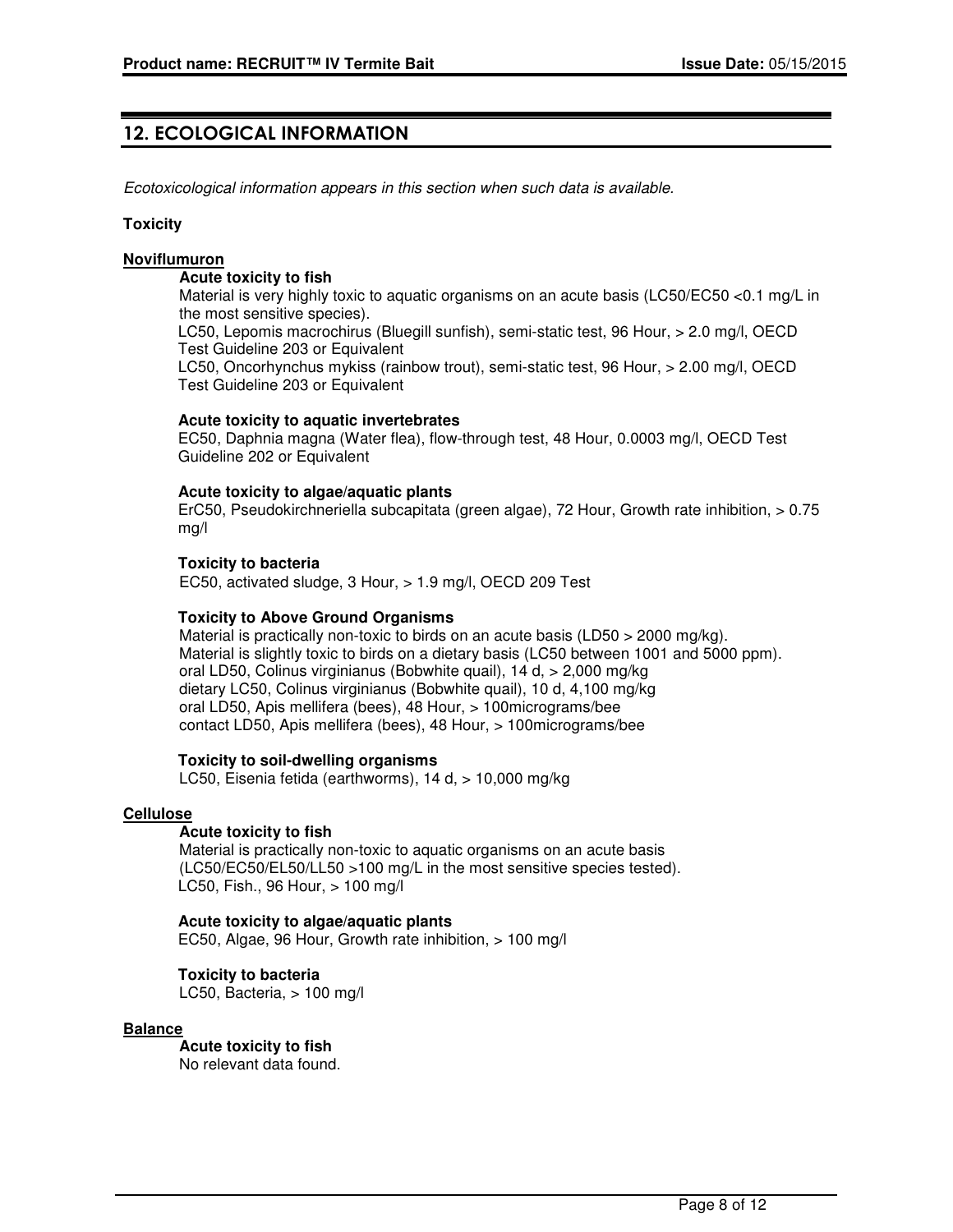# **Persistence and degradability**

## **Noviflumuron**

**Biodegradability:** No relevant information found.

**Theoretical Oxygen Demand:** 1.03 mg/g

**Photodegradation Atmospheric half-life:** 14.34 Hour **Method:** Estimated.

## **Cellulose**

**Biodegradability:** Biodegradation rate may increase in soil and/or water with acclimation.

**Theoretical Oxygen Demand:** 1.18 mg/mg

## **Balance**

**Biodegradability:** No relevant data found.

## **Bioaccumulative potential**

## **Noviflumuron**

**Bioaccumulation:** Bioconcentration potential is high (BCF > 3000 or Log Pow between 5 and 7).

**Partition coefficient: n-octanol/water(log Pow):** 4.94 Estimated.

## **Cellulose**

**Bioaccumulation:** No bioconcentration is expected because of the relatively high molecular weight (MW greater than 1000).

#### **Balance**

**Bioaccumulation:** No relevant data found.

# **Mobility in soil**

# **Noviflumuron**

Expected to be relatively immobile in soil (Koc > 5000).

# **Cellulose**

No data available.

#### **Balance**

No relevant data found.

# 13. DISPOSAL CONSIDERATIONS

**Disposal methods:** If wastes and/or containers cannot be disposed of according to the product label directions, disposal of this material must be in accordance with your local or area regulatory authorities. This information presented below only applies to the material as supplied. The identification based on characteristic(s) or listing may not apply if the material has been used or otherwise contaminated. It is the responsibility of the waste generator to determine the toxicity and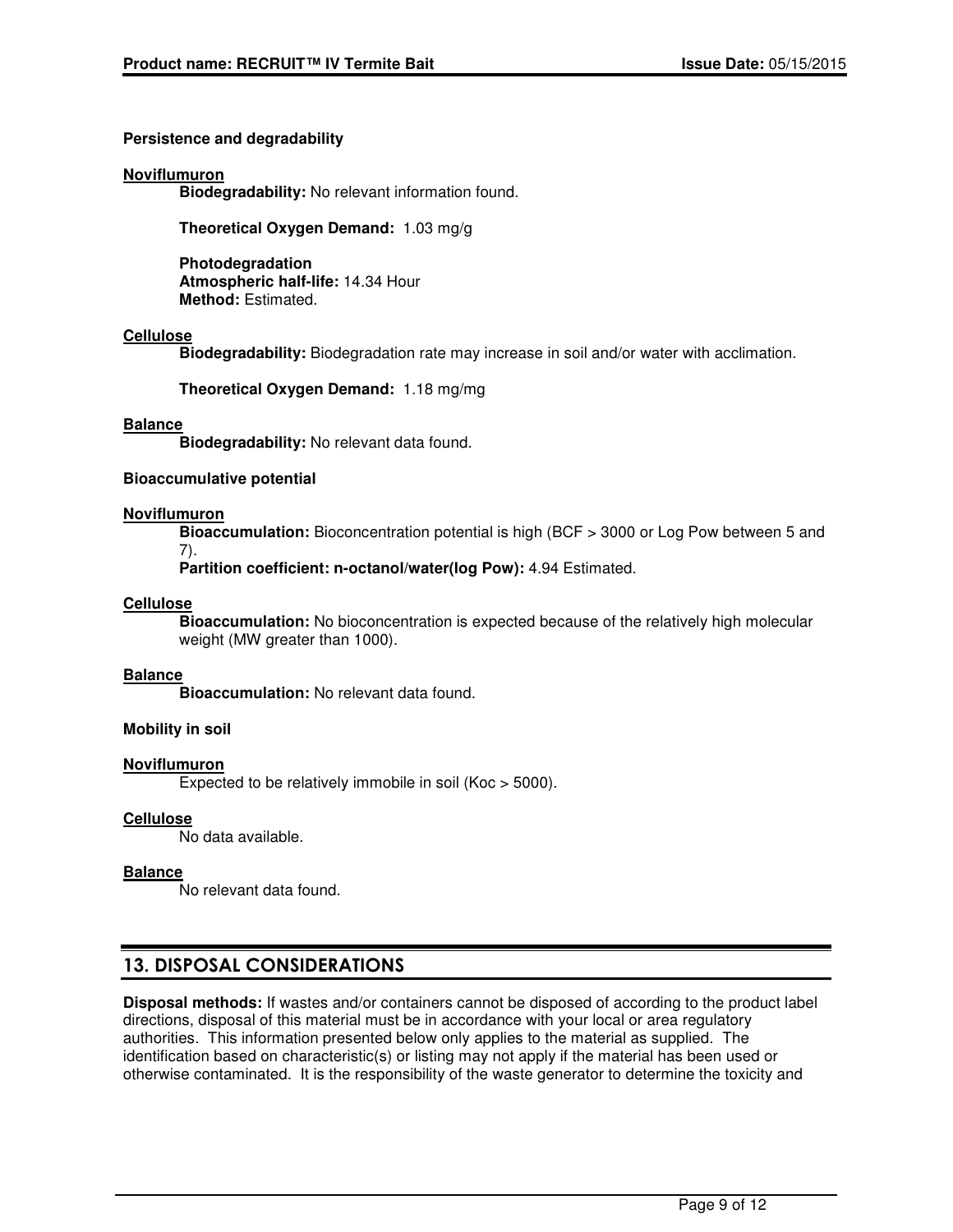physical properties of the material generated to determine the proper waste identification and disposal methods in compliance with applicable regulations. If the material as supplied becomes a waste, follow all applicable regional, national and local laws.

# 14. TRANSPORT INFORMATION

Not regulated for transport

## **Classification for SEA transport (IMO-IMDG):**

|              | Proper shipping name                                                            | ENVIRONMENTALLY HAZARDOUS SUBSTANCE, SOLID,<br>N.O.S. (Noviflumuron) |
|--------------|---------------------------------------------------------------------------------|----------------------------------------------------------------------|
|              | <b>UN number</b>                                                                | UN 3077                                                              |
| <b>Class</b> |                                                                                 | 9                                                                    |
|              | Packing group                                                                   | Ш                                                                    |
|              | <b>Marine pollutant</b>                                                         | Noviflumuron                                                         |
|              | <b>Transport in bulk</b>                                                        | Consult IMO regulations before transporting ocean bulk               |
|              | according to Annex I or II<br>of MARPOL 73/78 and the<br><b>IBC or IGC Code</b> |                                                                      |
|              | Classification for AIR transport (IATA/ICAO):                                   |                                                                      |
|              | Proper shipping name                                                            | Environmentally hazardous substance, solid,<br>n.o.s.(Noviflumuron)  |
|              | <b>UN number</b>                                                                | UN 3077                                                              |
| <b>Class</b> |                                                                                 | 9                                                                    |
|              | Packing group                                                                   | Ш                                                                    |

This information is not intended to convey all specific regulatory or operational requirements/information relating to this product. Transportation classifications may vary by container volume and may be influenced by regional or country variations in regulations. Additional transportation system information can be obtained through an authorized sales or customer service representative. It is the responsibility of the transporting organization to follow all applicable laws, regulations and rules relating to the transportation of the material.

# 15. REGULATORY INFORMATION

**Packing group** 

#### **OSHA Hazard Communication Standard**

This product is a "Hazardous Chemical" as defined by the OSHA Hazard Communication Standard, 29 CFR 1910.1200.

**Superfund Amendments and Reauthorization Act of 1986 Title III (Emergency Planning and Community Right-to-Know Act of 1986) Sections 311 and 312** Acute Health Hazard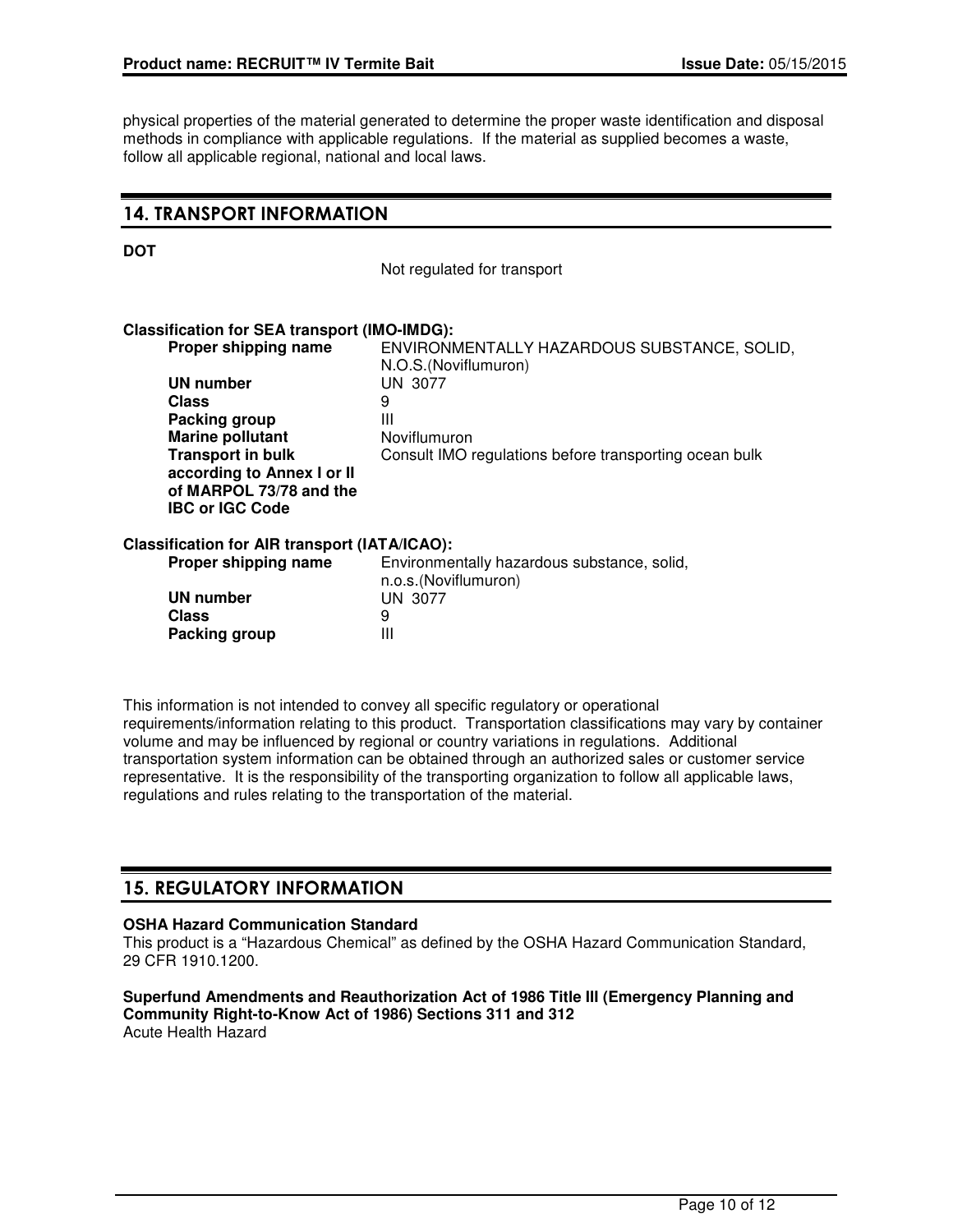#### **Superfund Amendments and Reauthorization Act of 1986 Title III (Emergency Planning and Community Right-to-Know Act of 1986) Section 313**

This material does not contain any chemical components with known CAS numbers that exceed the threshold (De Minimis) reporting levels established by SARA Title III, Section 313.

# **California Proposition 65 (Safe Drinking Water and Toxic Enforcement Act of 1986)**

This product contains no listed substances known to the State of California to cause cancer, birth defects or other reproductive harm, at levels which would require a warning under the statute.

#### **Pennsylvania (Worker and Community Right-To-KnowAct): Pennsylvania Hazardous Substances List and/or Pennsylvania Environmental Hazardous Substance List:**

The following product components are cited in the Pennsylvania Hazardous Substance List and/or the Pennsylvania Environmental Substance List, and are present at levels which require reporting. **Components CASRN** Cellulose 9004-34-6

## **Pennsylvania (Worker and Community Right-To-KnowAct): Pennsylvania Special Hazardous Substances List:**

To the best of our knowledge, this product does not contain chemicals at levels which require reporting under this statute.

# **United States TSCA Inventory (TSCA)**

This product contains chemical substance(s) exempt from U.S. EPA TSCA Inventory requirements. It is regulated as a pesticide subject to Federal Insecticide, Fungicide, and Rodenticide Act (FIFRA) requirements.

# **Federal Insecticide, Fungicide and Rodenticide Act**

EPA Registration Number: 62719-453

This chemical is a pesticide product registered by the Environmental Protection Agency and is subject to certain labeling requirements under federal pesticide law. These requirements differ from the classification criteria and hazard information required for safety data sheets, and for workplace labels of non-pesticide chemicals. Following is the hazard information as required on the pesticide label:

# 16. OTHER INFORMATION

# **Hazard Rating System**

**NFPA**

| Health | Reactivity |
|--------|------------|
|        |            |

#### **Revision**

Identification Number: 101197613 / A211 / Issue Date: 05/15/2015 / Version: 7.0 DAS Code: GF-1235

Most recent revision(s) are noted by the bold, double bars in left-hand margin throughout this document.

#### **Legend**

| <b>ACGIH</b> | ∟V`<br>…uGIH !"<br>Values<br>hreshold<br>Limit<br>AΙ<br>JSA |
|--------------|-------------------------------------------------------------|
| Dow IHG      | <sup>e</sup> Hygiene Guideline<br>Dow Industrial            |